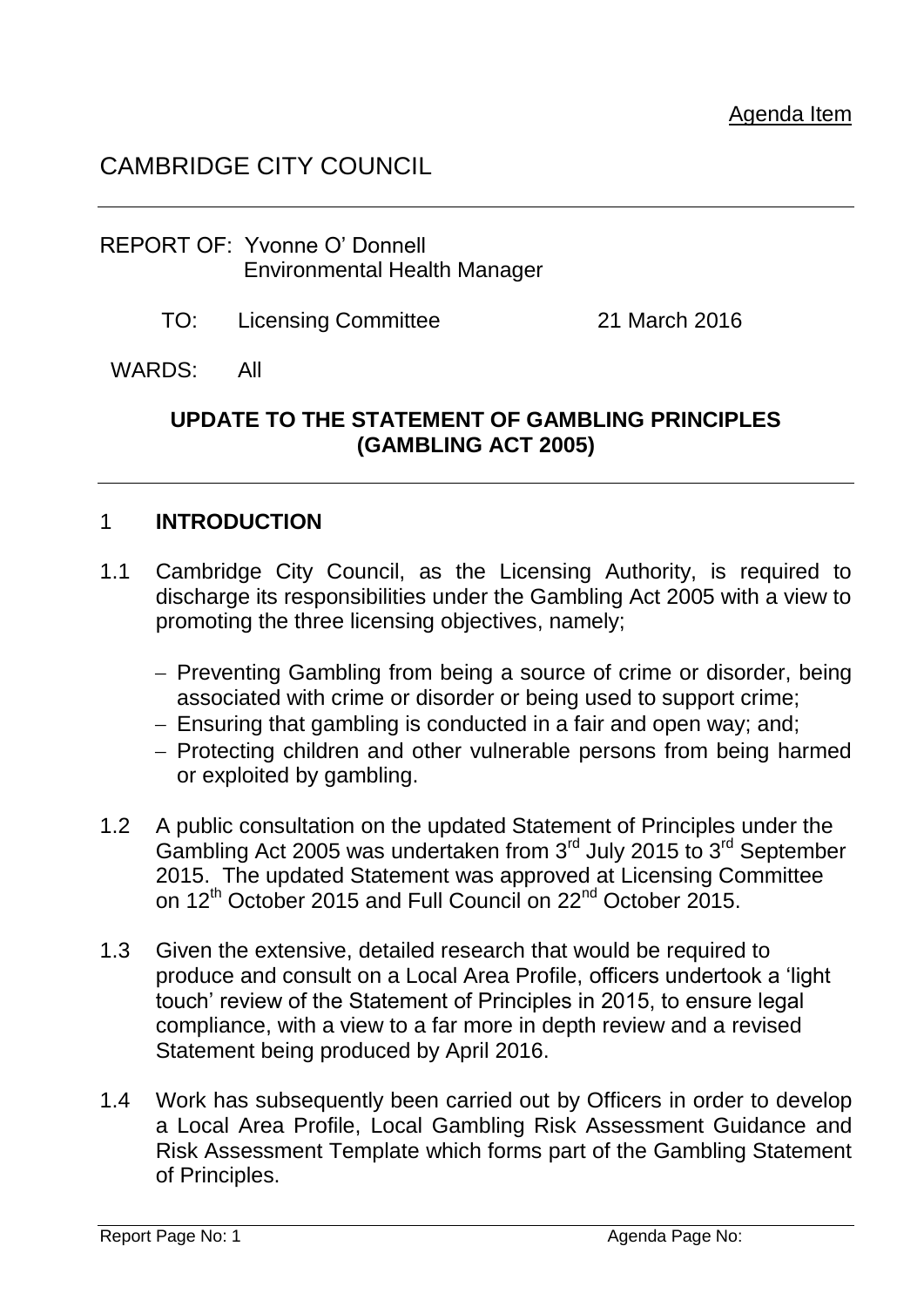### **2**. **RECOMMENDATIONS**

2.1 Members are recommended to endorse the post-consultation updated Statement of Gambling Principles shown in Appendix A and recommend to full Council that the policy is approved for publication on  $15<sup>th</sup>$  April 2016 for it to come in to effect on  $13<sup>th</sup>$  May 2016.

## **3. BACKGROUND**

- 3.1 The Statement of Principles must be formulated in accordance with, and reflect the guidance issued by, the Gambling Commission and Government Codes of Practice. The principles essentially inform the processes that the Council would normally follow in conducting its duties as the Licensing Authority.
- 3.2 During the spring and summer of 2015 The Gambling Commission changed its Licence Conditions and Codes of Practice (LCCP) for operators. The changes are to be reflected in the Council's Statement of Principles.
- 3.3 The changes allowed the Council to create a Statement which is more reflective of local circumstances and to create a Local Area Profile (which is validated by evidenced provided in the Local Area Profile) to map the risks in Cambridge City of gambling-related harm according to a range of criteria. This could include mental health prevalence, significant ethnic groups, significant life stage groups (such as children or emerging adults), financial/ debt problems, housing instability, alcohol consumption and employment & income.
- 3.4 Gambling Operators that apply for licences will be required to produce a risk assessment as part of the application, although the template is not mandatory and Gambling Businesses can use their own template. The Council is already familiar with a risk based approach to compliance and has developed guidance to assist gambling operators in undertaking and preparing their local (premises) risk assessment.
- 3.5 The risk assessment will benefit the Council as a Licensing Authority under the Gambling Act 2005 as well as responsible authorities and interested parties when considering new and variation applications. The local risk assessments will also enable the Council to establish a more progressive compliance inspection regime.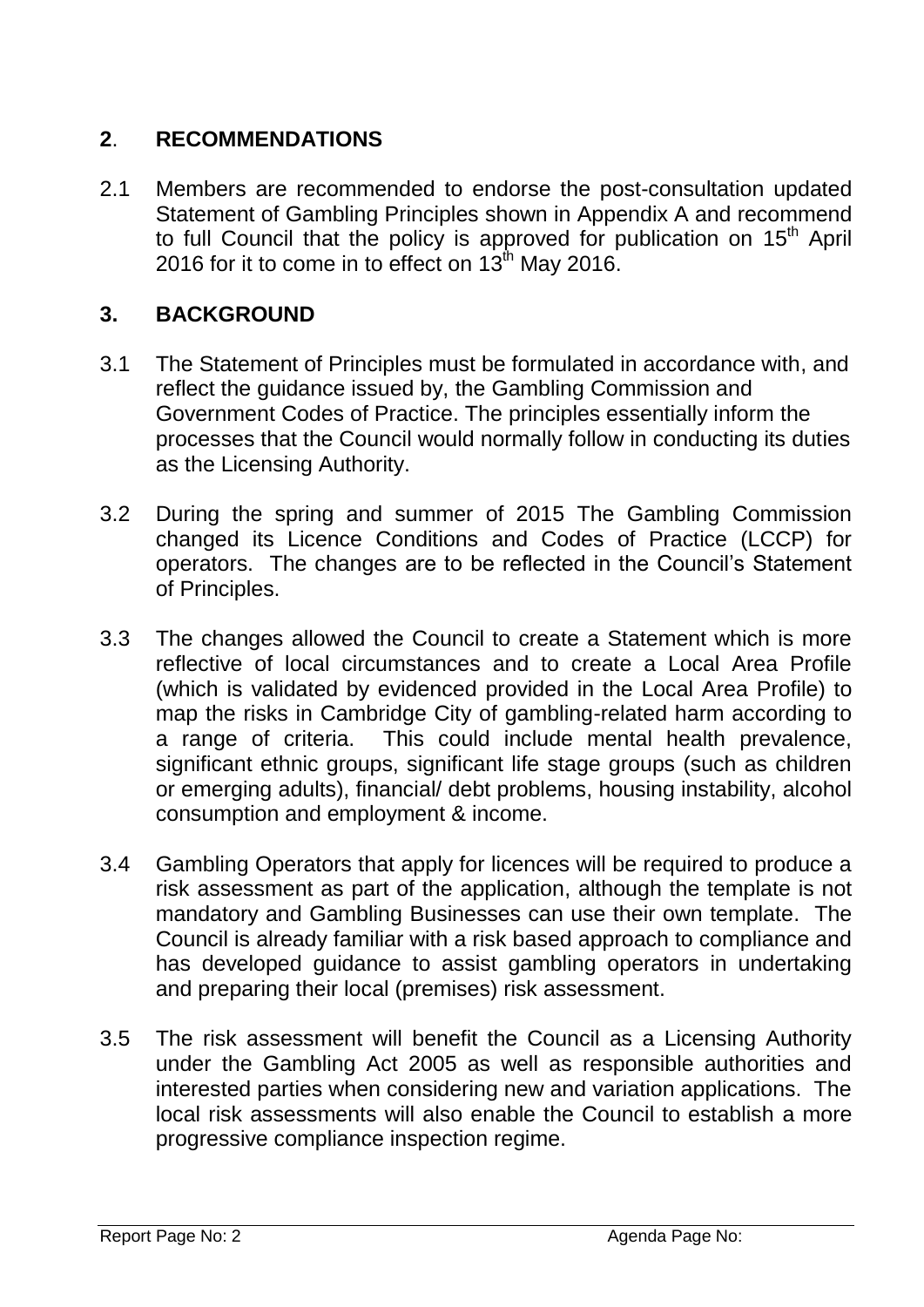- 3.6 Gambling operators will be required to undertake a risk assessment for all of their existing premises by  $6<sup>th</sup>$  April 2016.
- 3.7 Following that date, operators must also undertake a review of those assessments when certain triggers are met. The Council considers that these local risk assessments are a key component of the overall assessment and management of the local risks and are specific to the potential harm that gambling premises can have on one or more of the licensing objectives under the Act. They are specific to the premises, the local area and the local community.
- 3.8 Details of the triggers can be found within the Guidance on Undertaking Local Gambling Risk Assessment but includes new premises, significant changes in local circumstances, significant changes to the premises and variation of the premises licence.
- 3.9 Operators will be able to use Cambridge City Council's Local Area Profile and Statement of Gambling Principles to help inform specific risks that operators will need to address in their risk assessment. The risk assessment should address how the operator will mitigate any risks outlined. Furthermore, operators will be required to demonstrate in their applications how they will prevent underage gambling and also their attitude to social responsibility.
- 3.10 It is anticipated that the Local Area Profile will develop over time and will:
	- Enable the Council to better serve our local community, by better reflecting the community and the risks within it,
	- Enable the Council to make robust decisions, based on a clear, published set of factors and risks, which are therefore less susceptible to challenge; and
	- Encourage operators and applicants to take a proactive approach to risk that is likely to result in reduced compliance and enforcement action.
- 3.11 The Local Area Profile has been included to facilitate operators being able to better understand the environment within Cambridge City and therefore proactively mitigate risks to the licensing objectives.
- 3.12 In January 2016, Officers undertook an exercise to visit the area where gambling premises are located and to inspect all gambling premises. In doing this, the Local Area Profile has been formulated to include detailed information for each Ward.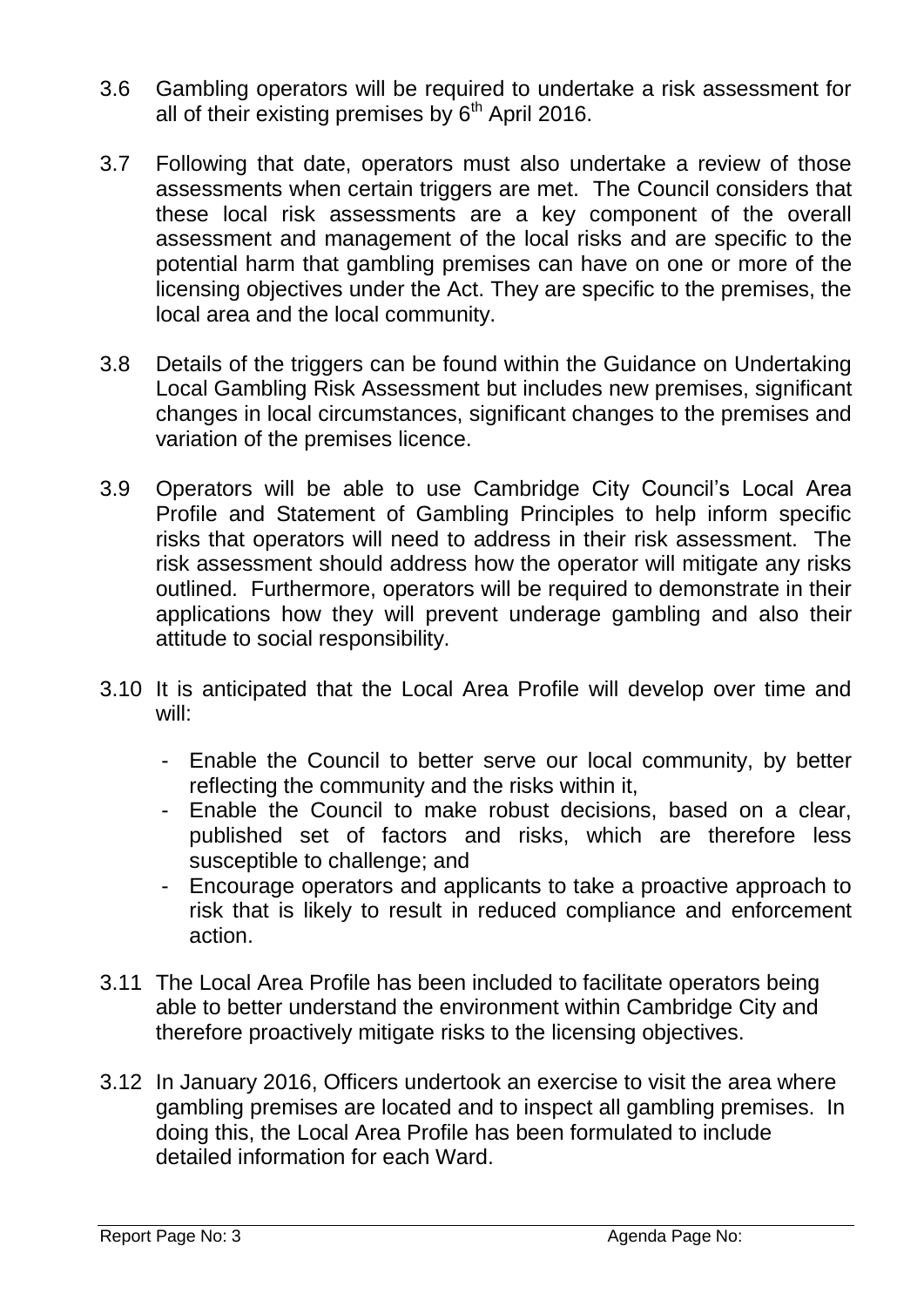3.13 A consultation process took place between  $1<sup>st</sup>$  and  $14<sup>th</sup>$  February 2016 (Appendix B) on the Risk Assessment, the Guidance and the Local Area Profile. Two responses were received (Appendix C) and comments taken on board and factored in to the final document.

## **4. OPTIONS**

- 4.1 The Committee may resolve to:
- 4.1.1 Endorse the post-consultation updated Statement of Gambling Principles shown in Appendix A and recommend to full Council that the policy is approved for publication on 15<sup>th</sup> April 2016 for it to come in to effect on 13<sup>th</sup> May 2016; or
- 4.1.2 Amend the draft Statement of Principles and recommend to full Council that the policy is approved for publication on  $15<sup>th</sup>$  April 2016 for it to come in to effect on  $13<sup>th</sup>$  May 2016.

# **5. CONSULTATIONS**

- 5.1 Consultation on the draft policy took place between  $1^{\text{st}}$  and  $14^{\text{th}}$ February 2016, two responses have been received (Appendix C).
- 5.2 One response was from Coral Racing Limited who represents approximately 20% of all licensed betting premises across Great Britain.
- 5.3 A second response was from Gosschalks Solicitors who represents over 80% of the high street betting market and include large national gambling operators.
- 5.4 A summary of the key points from the two consultation responses can be found below:

| <b>Summary of Key Points</b>        | <b>Response/Action</b>                             |
|-------------------------------------|----------------------------------------------------|
|                                     |                                                    |
| Risk Assessment<br>the<br>Is.       | The City Council has confirmed that the            |
| <b>Template Mandatory?</b>          | template is not mandatory and<br>larger            |
|                                     | organisations can use their own template. The      |
|                                     | template is to assist smaller organisations.       |
| <b>There</b><br>appears to<br>be al | The Gambling Commission state that as a            |
| distortion of the "aim to permit"   | means of assisting local authorities, premises     |
| principle by moving the burden      | licence holders should have policies and           |
| of proof onto operators.            | procedures in place to mitigate the local risks to |
|                                     | the licensing objectives. To take into account     |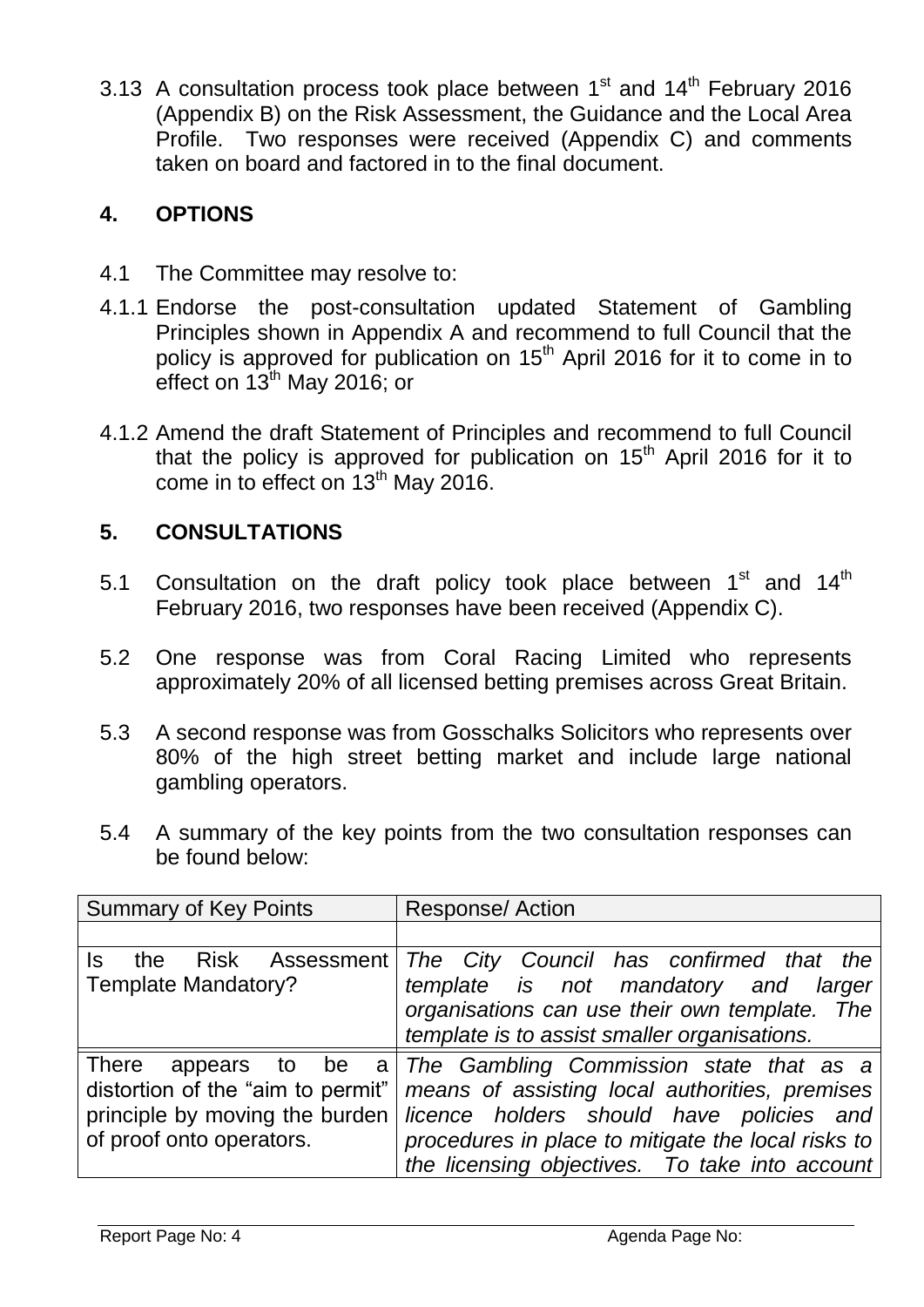|                                                                                                                                                                                                                                   | the feedback from the consultation, the following<br>has been included in the Local Area Profile "The<br>Council believe that contribution to premises risk<br>assessments and being knowledgeable and<br>informed on the 'local area' and risks is<br>necessary in order to provide sufficient detail<br>within the assessment. This means that any<br>assessments undertaken do need to have an<br>involvement of and an understanding of the<br>local area in which they operate and are<br>licensed."                                                                                                                                                                                                                                                                                                                                                                                                                                                                             |
|-----------------------------------------------------------------------------------------------------------------------------------------------------------------------------------------------------------------------------------|---------------------------------------------------------------------------------------------------------------------------------------------------------------------------------------------------------------------------------------------------------------------------------------------------------------------------------------------------------------------------------------------------------------------------------------------------------------------------------------------------------------------------------------------------------------------------------------------------------------------------------------------------------------------------------------------------------------------------------------------------------------------------------------------------------------------------------------------------------------------------------------------------------------------------------------------------------------------------------------|
| It is not clear that the purpose<br>of the Local Area Profile is to<br>assist with the completion of<br>the risk assessment.                                                                                                      | This has been made clear in the Local Area<br>Profile documentation.                                                                                                                                                                                                                                                                                                                                                                                                                                                                                                                                                                                                                                                                                                                                                                                                                                                                                                                  |
| Moral or ethical objections, a<br>dislike of gambling or a general<br>notion that it is undesirable are<br>not valid reasons to reject an<br>application. Furthermore, the<br>affluence of an area would be<br><i>irrelevant.</i> | Whilst this is clear in the Gambling Commission<br>guidance, a number of factors have been taken<br>into account in the compilation of the Local Area<br>Profile in order to build a full picture and<br>increase awareness of the area and to improve<br>information sharing with gambling operators in<br>order to facilitate constructive engagement with<br>licensees. To take into account feedback from<br>the consultation, the following has been<br>included in the Local Area Profile "The Council"<br>has specifically included the location of religious<br>premises and places of worship with the Local<br>Area Profile due to evidence we have that they<br>are focal points and areas of congregation for a<br>percentage of vulnerable members of the local<br>community, including our homeless community<br>and youth population.<br>It is not intended that we are considering<br>any<br>ethical issues<br>associated<br>with<br>moral<br><b>or</b><br>gambling." |
| Reference<br>is made<br>the<br>to<br>British Gambling<br>Prevalence<br>Survey of 2010, whilst the<br>Gambling<br><b>Behaviour</b><br>in<br>England and Scotland of 2014<br>provides more recent data.                             | The Local Area Profile has been reviewed and<br>has included data and information highlighted in<br>the Gambling Behaviour in England and<br>Scotland 2014 report. The Council have<br>explored the findings of reports from the<br>Gambling Commission 2009 and 2010<br>undertaken Birmingham University titled "the<br>role of social factors in gambling; evidence from                                                                                                                                                                                                                                                                                                                                                                                                                                                                                                                                                                                                            |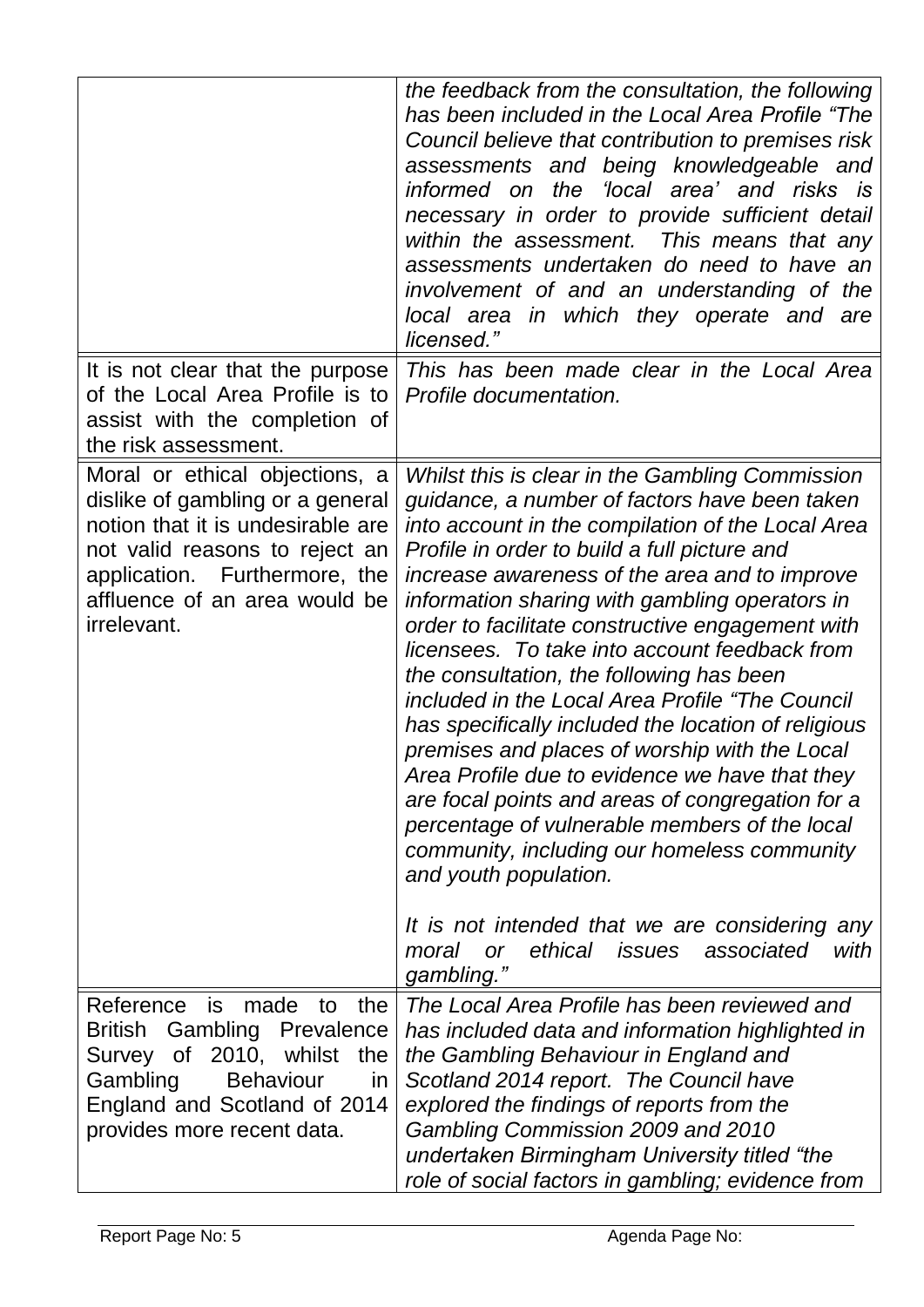|                                                                                                                                                                                                                      | the 2007 British Gambling Survey". Whilst the<br>study dates back, there are a number of<br>observations within the reports which focuses<br>more on the social aspects of gambling and<br>make up of individuals from a local area, income<br>of individuals and further factors which led the<br>Council to consider our own Anti-Poverty<br>Strategy.                                                                                                                                                                                                                                                                                                                                                                                                                                                                                                                                      |
|----------------------------------------------------------------------------------------------------------------------------------------------------------------------------------------------------------------------|-----------------------------------------------------------------------------------------------------------------------------------------------------------------------------------------------------------------------------------------------------------------------------------------------------------------------------------------------------------------------------------------------------------------------------------------------------------------------------------------------------------------------------------------------------------------------------------------------------------------------------------------------------------------------------------------------------------------------------------------------------------------------------------------------------------------------------------------------------------------------------------------------|
| The proximity of educational<br>facilities, places of worship and<br>licensed premises is not of<br>relevant consideration.                                                                                          | We have produced and included an overview of<br>key buildings at a ward level, including licensed<br>premises and schools as a number, although<br>not all of these premises can and do have<br>gambling and alcohol related licenses (small<br>society lotteries, TEN's, notification of more than<br>2 gambling machines). It is pertinent to highlight<br>that the Local Area Profile is not exclusively just<br>for the larger betting establishments.<br>The City also has a number of licensed<br>premises (2003 Act) which have 2 gambling<br>machines (automatic entitlement) which are<br>required to be registered and the appropriate<br>fee paid. Whilst these are not separately<br>licensed, they will be inspected accordingly and<br>the Council expect these premises to consider<br>an appropriate risk assessment and will review<br>their activities within the guidance. |
| The list of triggers for risk<br>assessments and local area<br>risks need to be reviewed and<br>redrafted<br>only<br>to<br>ensure<br>matters that are relevant to the<br>objectives<br>licensing<br>are<br>included. | <b>The</b><br>guidance<br>undertaking<br>local<br>risk<br><b>on</b><br>reflects<br>for<br>risk<br><i>assessments</i><br>triggers<br>assessments as being:<br>Upon application of a new premises<br>licence<br>When applying for a variation to a<br>premises licence<br>Changes in the local environment or<br>premises warrant an assessment to be<br>undertaken again                                                                                                                                                                                                                                                                                                                                                                                                                                                                                                                       |
| The ethical, age and economic<br>make-up of the community is<br>irrelevant unless the Council<br>has determined<br>that<br>certain<br>ethnic groups are more likely to                                               | The following statements have been included in<br>the Local area Profile: "Some high risk groups<br>often also correlate to having low or limited<br>income, live in areas of high deprivation, are<br>more at risk of being involved in or of being a                                                                                                                                                                                                                                                                                                                                                                                                                                                                                                                                                                                                                                        |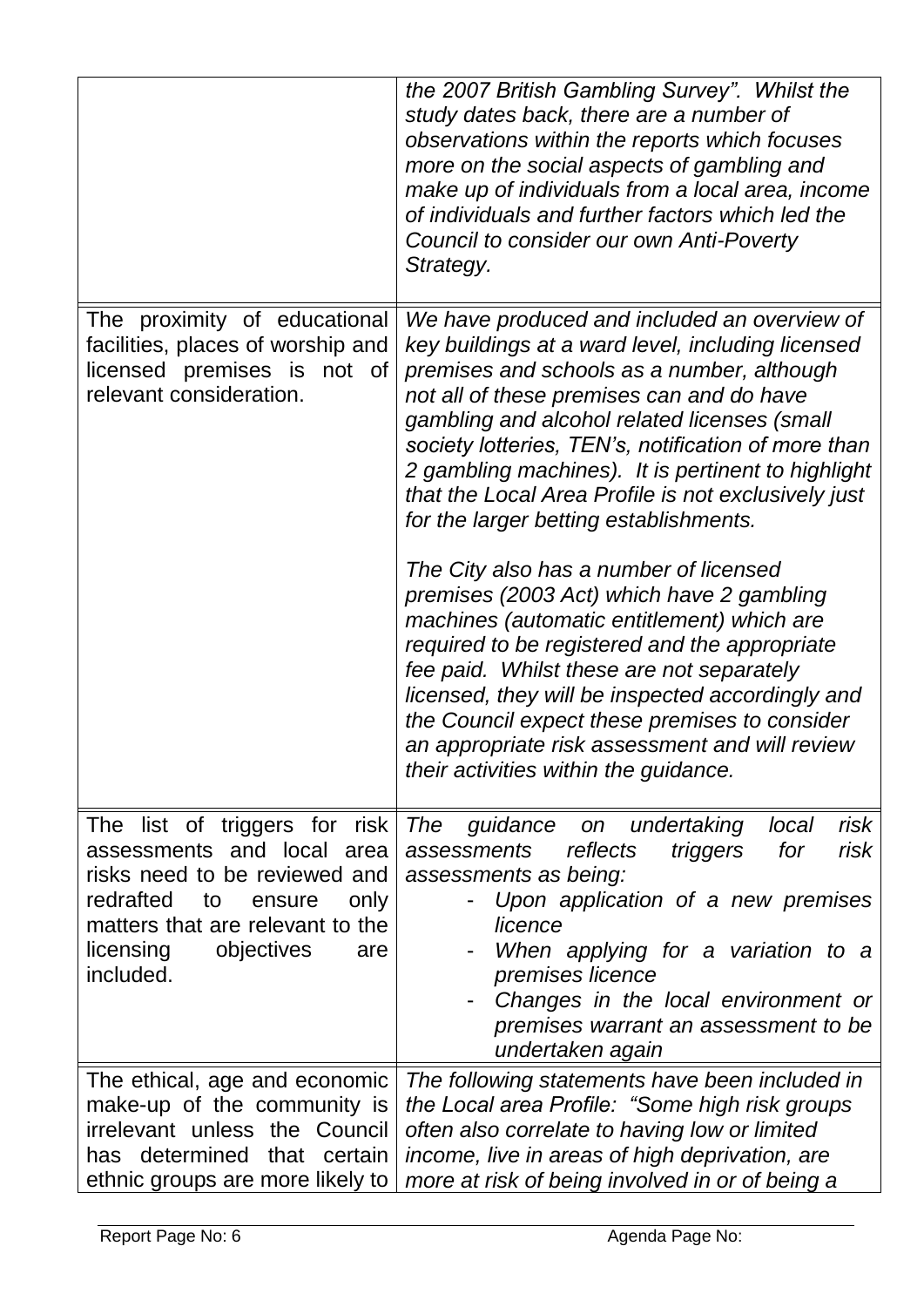| The statement of<br>gambling.<br>principles does not suggest<br>this. | commit crime arising out of $ $ victim of crime and disorder as well as often<br>suffering with additional health related matters."<br>"Accessibility to money is a factor which is cited<br>in many gambling studies as is proximity from<br>various locations such as dwellings to gambling<br>venues as being a notable factor" |
|-----------------------------------------------------------------------|------------------------------------------------------------------------------------------------------------------------------------------------------------------------------------------------------------------------------------------------------------------------------------------------------------------------------------|
| The control measures should                                           | The guidance reflects the use of a 'Think 21'                                                                                                                                                                                                                                                                                      |
| reference 'Think 21' scheme.                                          | scheme in gambling premises.                                                                                                                                                                                                                                                                                                       |

## **6. CONCLUSIONS**

6.1 Cambridge City Council has fulfilled its statutory duty and the Statement of Principles was published on 21<sup>st</sup> December 2015. In order to complete the Statement and to assist operators in fulfilling their requirements, the Addendum to the Statement should be produced by April 2016.

### 7. **IMPLICATIONS**

### (a) **Financial Implications**

The Statement of Principles, and the addendum to it, is a statutory function, covered by the fees paid by Licence and permit holders.

### (b) **Staffing Implications**

 Existing staff resources will apply to the Statement of Principles and Addendum once finalised.

### (c) **Equal Opportunities Implications**

This is a statutory policy and it promotes equal opportunities. The policy does not prohibit any person from making an application or objecting to an application where they have a statutory right to do so.

An Equalities Impact Assessment was completed on the Statement of Principles in September 2015 (Appendix D).

### (d) **Environmental Implications**

 There are no apparent environmental implications that result from the Statement of Principles or Addendum.

### (e) **Community Safety**

The Statement of Principles will ensure that in carrying out its statutory duties, the Licensing Authority will promote the licensing objectives: